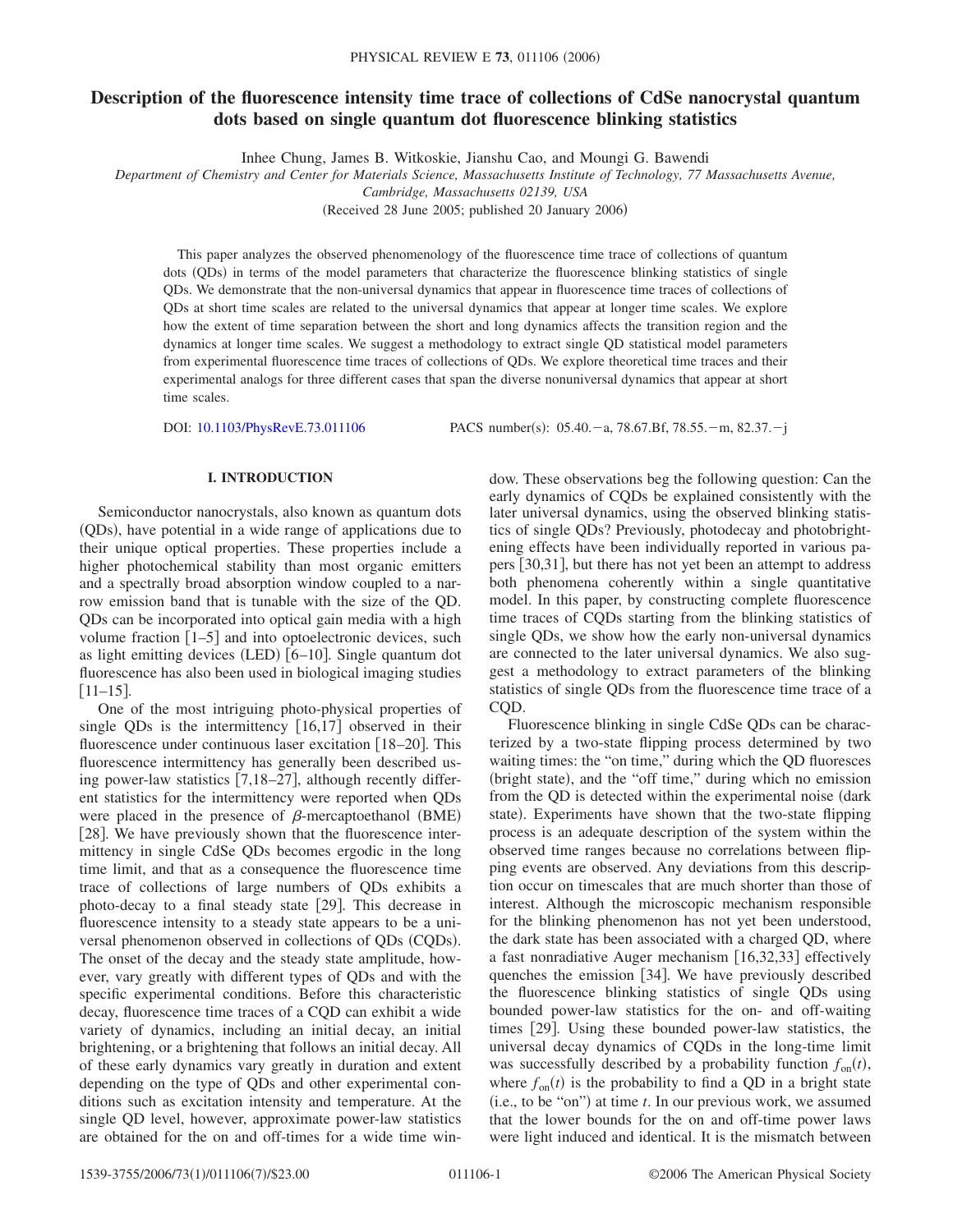the upper bounds for the on and off-times (smaller bound for on compared to off) that leads to the characteristic decay to a steady state observed in collections of QDs. The decay begins when the upper bound for the on time is reached, and settles to a steady state approximately when the upper bound for the off times is reached. We have previously shown that these upper bounds can be extracted from the long time fluorescence trace of a CQD [29]. In experiments where the binsize is large compared to the lower bounds, the time trace of the fluorescence from a CQD generally exhibits three time windows: (1) an initial transient equilibrium state followed by (2) a photo decay, and finally (3) a steady state. The photo decay and the steady state are referred to as the long-time dynamics in this paper. If the bin size is comparable to the lower bounds, however, nonuniversal features are often briefly observed prior to the transient equilibrium state. We refer to these features as the short-time dynamics. Our previous work omitted a description of the short-time dynamics [29]. The transient equilibrium state corresponds to a transition region between the short- and long-time dynamics.

In the present paper, we rigorously investigate the effect of the time separation between the short- and long-time dynamics on  $f_{on}(t)$ , especially with respect to the values of the transient equilibrium and steady states. We provide equations for the values of the transient equilibrium and steady states that are valid in the limit of large time separation. We show that asymmetric lower bounds can (1) explain the nonuniversal short-time dynamics before the transient equilibrium state and (2) quantitatively affect the details of the transient equilibrium state and long-time dynamics where universal characteristics remain intact. In the following background section, we describe the modified probability density functions for on- and off-times that are used to facilitate numerical calculation of  $f_{on}(t)$ , and we provide an overview of the paper.

#### **II. BACKGROUND**

We use probability density functions for on and off times that are similar to those used in our previous work  $[29]$ . The blinking of QDs is assumed to follow an alternating renewal process, where on- and off-waiting times are distributed as power laws with exponents that are  $\sim$  (-0.5). Long-time exponential cutoffs to the power-law distributions give upper limits to the duration of on times as experimentally observed at the single QD level, and of off-times, as deduced from the observed fluorescence time traces of CQDs [29]. Normalizability of the distributions implies the existence of lower cutoffs. In our previous work we assumed abrupt lower cutoffs with values given by the average time between optical excitations [29]. In this work, we use arbitrary functional forms for the lower cutoffs that we choose to be smooth so as to facilitate the calculation of the probability function  $f_{on}(t)$ .

The probability function  $f_{on}(t)$  of a CQD can be derived from the probability density functions of on and off times for single QDs,  $p_{nf(fn)}(t)$  [29],

$$
f_{\text{on}}(s) = \frac{\alpha + (1 - \alpha) \cdot p_{fn}(s)}{1 - p_{fn}(s) \cdot p_{nf}(s)} \cdot \frac{1 - p_{nf}(s)}{s},\tag{1}
$$

where  $\alpha$  is the proportion of QDs that are initially "on" at time  $t=0$ .  $\alpha$  is effectively the initial quantum yield of the sample, assuming that a dot that is "on" has a quantum yield of unity.  $p_{nf(fn)}(t)dt$  follow the relationship  $p_{nf(fn)}(t) = dP_{on(off)}(t)/dt$ , where  $1-P_{on(off)}(t)$  are the cumulative distribution functions for on(off) times [i.e., the probability that a QD still remains "on" ("off") a time  $t$  after the last switching event] as expressed in Eq. (2),

$$
1 - P_{\text{on(off)}}(t) = (1 + t/t_{\text{on(off)}}^{\text{min}})^{-\mu_{\text{on(off)}}} \cdot \exp(-t/t_{\text{on(off)}}^{\text{max}}), \quad (2)
$$

where  $t_{\text{on(off)}}^{\text{max}}$  and  $t_{\text{on(off)}}^{\text{min}}$  are effective upper and lower cut-offs for the on(off)-time power laws, and  $\mu_{on(off)}$  are the power-law exponents for on and off times.[29] With the smooth lower cutoffs in Eq. (2), the Laplace transforms of  $P_{\text{on(off)}}(t)$  are expressed in terms of incomplete gamma functions, and the expression for  $f_{on}(t)$  can be numerically computed. It is likely that the arbitrary functional form in Eq. (2) for the lower cutoffs deviates from the unobservable real ones. However, as is discussed later, the shape of the cutoffs does not affect the long-time dynamics, as long as the time separation between the nonuniversal short-time dynamics characterized by  $t_{on(off)}^{min}$ , and the onset of the long-time dynamics, characterized by  $t_{on}^{max}$ , is sufficiently large. For  $t_{on}^{max}$ ,  $t_{\text{on(off)}}^{\text{min}}$ , the waiting time distributions expressed in Eq. (2) approximate to

$$
p_{nf(fh)}(t) \approx \mu_{\text{on(off)}}(t_{\text{on(off)}}^{\text{min}})^{-\mu_{\text{on(off)}}}t^{-(1+\mu_{\text{on(off)}})}\exp(-\,t/t_{\text{on(off)}}^{\text{max}})
$$
\n(3)

when  $t \geq t_{on(off)}^{min}$ . This asymptotic functional form plays a key role in later discussions.

Once the mathematical forms for  $p_{fn}(s)$  and  $p_{nf}(s)$  are determined from single QD statistics, the seven parameters that describe  $f_{on}(t)$  are  $\alpha$ ,  $t_{on}^{min}$ ,  $t_{off}^{min}$ ,  $t_{on}^{max}$ ,  $t_{off}^{max}$ ,  $\mu_{on}$ , and  $\mu_{off}$ . The power-law exponents  $\mu_{on}$  and  $\mu_{off}$  can be obtained from single QD time traces [18]. With the method described in our previous work [29], the parameters  $\mu_{\text{(on)off}}$ ,  $t_{\text{on}}^{\text{max}}$ , and  $t_{\text{off}}^{\text{max}}$  can also be obtained from the long time fluorescence time traces of CQDs [29]. However, the parameters  $t_{\text{on}}^{\text{min}}$ ,  $t_{\text{off}}^{\text{min}}$ , and  $\alpha$  cannot be obtained directly from the fluorescence time trace of a CQD when the experimental bin size  $t_b$  is much larger than  $t_{\text{on}}^{\text{min}}$  and  $t_{\text{off}}^{\text{min}}$ .

In our previous work, we limited our description of  $f_{on}(t)$ to the long-time dynamics, where we extracted experimental values for  $t_{on}^{\text{max}}$  and  $t_{off}^{\text{max}}$ . In this paper, we now describe how  $t_{\text{on}}^{\text{min}}$ ,  $t_{\text{off}}^{\text{min}}$ , and  $\alpha$ , and the extent of time separation affect both the short and long time behavior of  $f_{on}(t)$ . We fix the upper cutoffs and the power law exponents as follows:  $t_{on}^{\text{max}} = 10^2$  s,  $t_{off}^{max}$  = 10<sup>3</sup> s, and  $\mu_{on} = \mu_{off}$  = 0.5. The upper cutoff values are arbitrarily chosen and lie within the experimentally observed range. The power law exponents are also consistent with experiments. Section III examines how varying  $t_{on}^{\text{max}}/t_{on(off)}^{\text{min}}$ , which characterizes the time separation between short and long time dynamics, affects  $f_{on}(t)$ . Section III also derives equations for the values of the transient equilibrium and steady states that only depend on the ratios  $t_{\rm off}^{\rm min}/t_{\rm on}^{\rm min}$  and  $t_{\rm off}^{\rm max}/t_{\rm on}^{\rm max}$  in the limit of large time separation. We empirically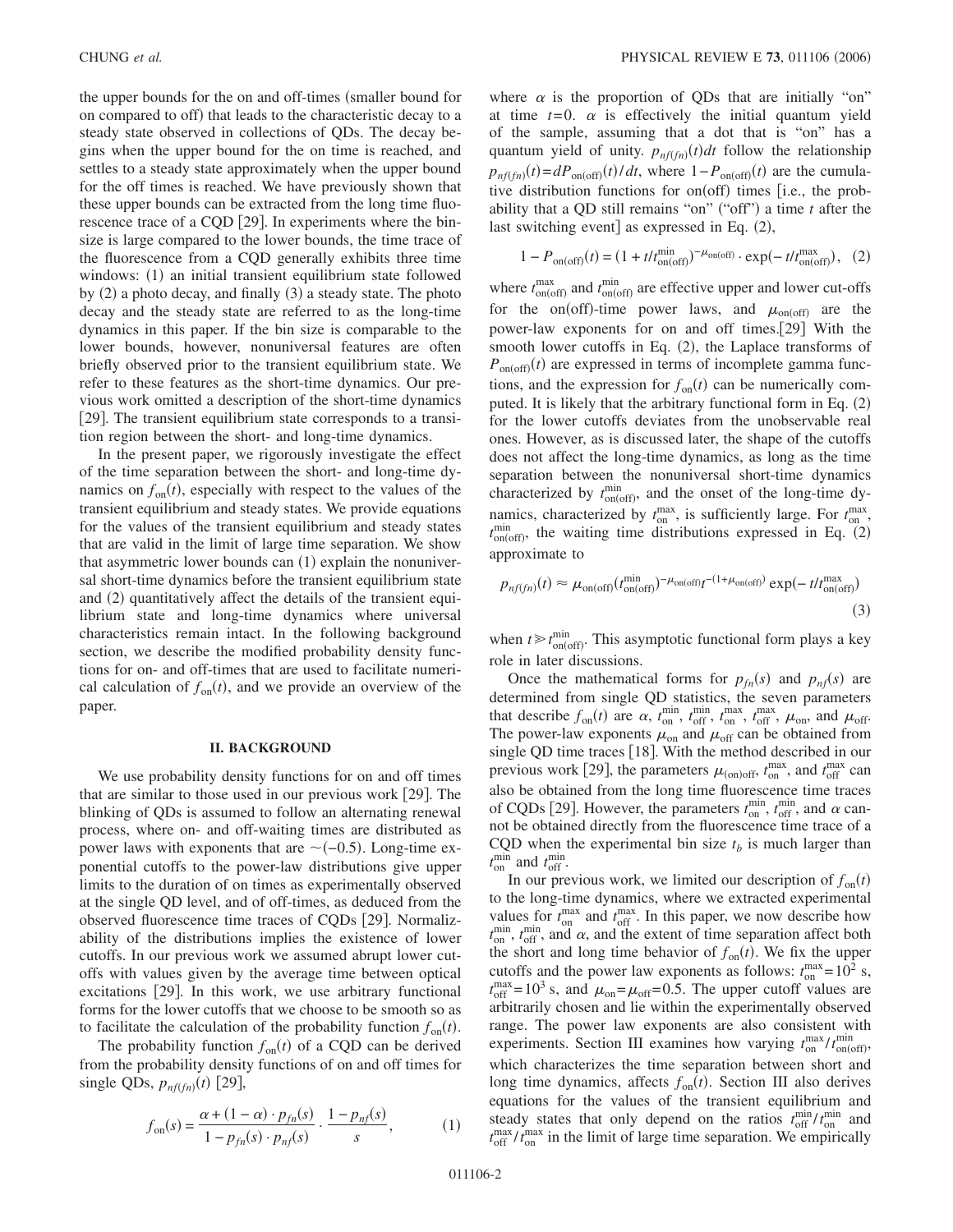further examine the effect of time separation on  $f_{on}(t)$ in Sec. IV. Sections V, VII, and IX discuss the cases where  $t_{\text{on}}^{\text{min}} \cong t_{\text{off}}^{\text{min}}$ ,  $t_{\text{on}}^{\text{min}} < t_{\text{off}}^{\text{min}}$ , and  $t_{\text{on}}^{\text{min}} > t_{\text{off}}^{\text{min}}$ , respectively, with varying  $\alpha$  values. Sections VI and VIII discuss experimental examples for each case and introduce a methodology to extract amplitudes of the transient equilibrium and the steady states from experiment.

### **III. THEORETICAL EXPLORATION OF THE EFFECT OF TIME SEPARATION BETWEEN SHORT- AND LONG-TIME DYNAMIC REGIMES ON**  $f_{on}(t)$

In this section, we explore the effect of time separation between short- and long-time dynamic regimes on the transient equilibrium and steady state values of  $f_{on}(t)$ . We use  $t_{on}^{\text{max}}/t_{on(off)}^{\text{min}}$  to characterize the time separation between the larger of the lower cutoffs and the on-time upper cutoff. To understand the effect of  $t_{on}^{\text{max}}/t_{on(off)}^{\text{min}}$  on the transient equilibrium state and the long-time dynamics, it is useful to divide time into three windows (1)  $t_{on(off)}^{min} \ll t < t_{on}^{max}$ , (2)  $t_{\text{on}}^{\text{max}} < t < t_{\text{off}}^{\text{max}}$ , and (3)  $t_{\text{off}}^{\text{max}} < t$ . In the first time window, according to Eq. (3), both probability density functions for on and off times are approximated as power laws  $p_{fn}(t) \sim \varepsilon_{fn} t^{-(1+\mu_{off})}$  and  $p_{nf}(t)$  $\sim \varepsilon_{n f} t^{-(1+\mu_{\text{on}})}$ where  $\varepsilon_{n f(fn)} = \mu_{\text{on(off)}}(t_{\text{on(off)}}^{\text{min}})$ <sup> $\mu_{\text{on(off)}}$ . In this time window, the small-s</sup> expansion of the Laplace transforms can be approximated as  $p_{fn}(s) \approx 1 + \Gamma(-\mu_{off}) \varepsilon_{fn} s^{\mu_{off}}$  and  $p_{nf}(s) \approx 1 + \Gamma(-\mu_{on}) \varepsilon_{nf} s^{\mu_{on}}$ . These forms create a transient equilibrium state  $f_{on}^{te}$  for  $f_{on}(t)$ , when  $\mu_{on} = \mu_{off} = \mu$ , which is

$$
f_{\text{on}}^{te} \approx \frac{\varepsilon_{nf}}{\varepsilon_{fn} + \varepsilon_{nf}} + \left(\frac{C_{\text{on(off)}}}{t}\right)^{1-\mu},\tag{4a}
$$

$$
f_{\text{on}}^{t_{\text{on}}^{t_{\text{on}}/t_{\text{on}(\text{off})}^{\text{min}}\gg 1} \frac{(t_{\text{on}}^{\text{min}})^{\mu}}{(t_{\text{off}}^{\text{min}})^{\mu} + (t_{\text{on}}^{\text{min}})^{\mu}} = \frac{1}{1 + (t_{\text{off}}^{\text{min}})^{\mu}/(t_{\text{on}}^{\text{min}})^{\mu}},
$$
\n(4b)

where  $C_{\text{on(off)}}$  are correction factors specific to the mathematical forms of the on- and off-waiting time distributions. The constant  $C_{on(off)}$  is on the order of  $t_{on(off)}^{min}$  for the mathematical forms described in Eq. (3) so that the second term in Eq. (4a) can be neglected when  $t_{on}^{\text{max}}/t_{on(off)}^{\text{min}} \ge 1$ . As a result,  $f_{\text{on}}^{te}$  becomes only a function of  $t_{\text{off}}^{\text{min}}/t_{\text{on}}^{\text{min}}$  and  $\mu$  as demonstrated in Eq. (4b). This suggests that, although the specific mathematical forms for the lower cutoffs are not known, they do not affect the expression for  $f_{on}^{te}$  as long as  $t_{\text{on}}^{\text{max}}/t_{\text{on(off)}}^{\text{min}} \geq 1.$ 

We now briefly discuss the behavior of  $f_{on}(t)$  in the first time window when  $\mu_{on} \neq \mu_{off}$ . If  $\mu_{on} > \mu_{off}$ ,  $f_{on}(t)$  decays as a power law in the first time window with exponent  $\mu_{\text{on}} - \mu_{\text{off}}$ [35,36],  $f_{on}(t) \propto t^{-(\mu_{on}-\mu_{off})}$   $(t_{on(off)}^{min} \ll t < t_{on}^{max})$ , which allows determination of the difference in exponents. Similarly, if  $\mu_{\text{on}} < \mu_{\text{off}}$ ,  $f_{\text{on}}(t)$  increases in the first time window as  $1 - f_{\text{on}}(t) \propto t^{-(\mu_{\text{off}}-\mu_{\text{on}})}.$ 

In the second time window  $(t_{on}^{\text{max}} < t < t_{off}^{\text{max}})$ , the on-time upper cutoff becomes apparent but the off-time still behaves as a power law. As a result,  $f_{on}(t)$  decays as a power law,  $f_{on}(t) \propto t^{-(1-\mu_{off})}$ , which allows estimation of the on-time upper cutoff,  $t_{on}^{\text{max}}$ , roughly at the onset of the power-law decay, and of the off-time power-law exponent  $\mu_{off}$ . If  $\mu_{on} \neq \mu_{off}$ , one can determine  $\mu_{\text{on}} - \mu_{\text{off}}$  in the first time window as previously explained, therefore both power-law exponents can be determined by observing the behavior of  $f_{on}(t)$  in the first two windows.

In the third time window  $(t_{off}^{max} < t)$ , the cutoffs of both waiting-time distributions become apparent and  $f_{\text{on}}(t)$  approaches a final steady state  $f_{\text{on}}^{SS}$ . The steady state value is determined by the mean on and off waiting times  $\langle t_{on} \rangle$  and  $\langle t_{off} \rangle$ , resulting in  $f_{on}^{SS} \approx \langle t_{on} \rangle / (\langle t_{on} \rangle)$  $+\langle t_{\text{off}}\rangle = 1/(1+\langle t_{\text{off}}\rangle/\langle t_{\text{on}}\rangle)$ . The transition point where the trace deviates from the power-law decay can be approximated as the off-time upper cutoff  $t_{off}^{\text{max}}$  [29]. The mean on- and off-time values can, in principle, be calculated directly from the probability density functions as presented in Eq. (2), where we assumed arbitrary functional forms for the lower cutoffs. Although the lower cutoff functional forms are not obtained from experiments, the mean values are insensitive to the forms in the limit  $t_{on}^{\text{max}}/t_{on(off)}^{\text{min}} \ge 1$ . To demonstrate this point, we fix identical functional forms for the lower cutoffs so that  $\varepsilon_{n f(fn)} \approx \mu_{\text{on(off)}}(t_{\text{on(off)}}^{\text{min}})^{\mu_{\text{on(off)}}}$ , and we use exponential upper cutoffs, so the waiting-time distributions have the forms  $p_{fn}(t)$   $\varepsilon_{fn}t^{-(1+\mu_{off})}e^{-t/t_{off}^{\max}}$  and  $p_{nf}(t)$   $\varepsilon_{nf}t^{-(1+\mu_{on})}e^{-t/t_{on}^{\max}}$  [see Eq. (3)]. In the Laplace domain, these distributions can be approximated for small *s* as  $p_{fn}(s) \approx 1 - \Gamma(-\mu_{off})\varepsilon_{fn}(s)$  $+1/t_{\text{off}}^{\text{max}}\mu_{\text{off}}-C_{\text{off}}'s$  and  $p_{nf}(s) \approx 1-\Gamma(-\mu_{\text{on}})\varepsilon_{nf}(s+1/t_{\text{on}}^{\text{max}})\mu_{\text{on}}$  $-C'_{on}$ s, where  $C'_{on(off)}$  are correction factors, on the order of  $t_{\text{on(off)}}^{\text{min}}$ . The mean values for on and off times become  $\langle t_{\text{on(off)}} \rangle = C'_{\text{on(off)}} - \mu_{\text{on(off)}} \Gamma(-\mu_{\text{on(off)}}) \epsilon_{n f(fn)} (t_{\text{on(off)}}^{\text{max}})^{1-\mu_{\text{on(off)}}}.$  If  $\varepsilon_{n f(fn)}(t_{\text{on(off)}}^{\text{max}})^{1-\mu_{\text{on(off)}}}$  is large relative to  $C'_{\text{on(off)}}$  (implying  $t_{on}^{\text{max}}/t_{on(off)}^{\text{min}} \ge 1$ ), one can approximate the steady state value, as

$$
f_{\text{on}}^{\text{SS}} \approx \frac{1}{1 + \{ \left[ \mu_{\text{off}} \Gamma(-\mu_{\text{off}}) \varepsilon_{fn} \right] / \left[ \mu_{\text{on}} \Gamma(-\mu_{\text{on}}) \varepsilon_{nf} \right] \} \left[ \left( t_{\text{off}}^{\text{max}} \right)^{1 - \mu_{\text{off}}} \left( t_{\text{on}}^{\text{max}} \right)^{1 - \mu_{\text{on}}} \right]}.
$$
\n(5)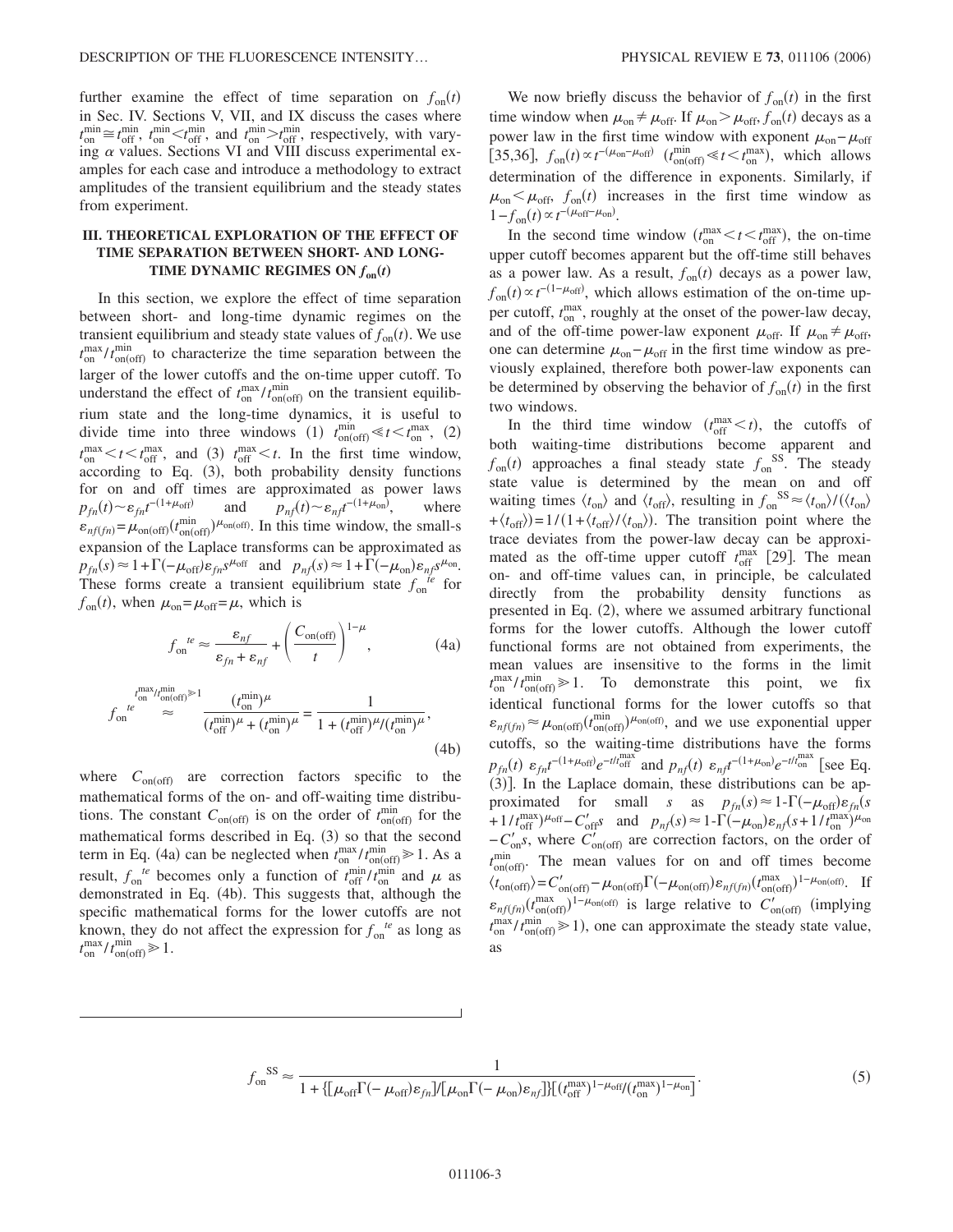

FIG. 1. (Color online)  $log_{10} - log_{10}$  plots of  $f_{on}(t)$  vs time with  $t_{\text{on}}^{\text{max}} = 10^2$  and  $t_{\text{off}}^{\text{max}} = 10^3$  s under different conditions. The red line (the initial flat line in gray scale) has  $\alpha = 0.5$  and  $t_{on}^{min} \approx t_{off}^{min} = 10^{-6}$ ,  $10^{-4}$ ,  $10^{-2}$ , and  $10^{-1}$  s (the curves overlap); the upper curves have  $\alpha$ =0.9 with  $t_{on}^{\text{min}} \approx t_{off}^{\text{min}} = 10^{-6}$ , 10<sup>-4</sup>, 10<sup>-2</sup>, and 10<sup>-1</sup> s from left to right; the lower curves have  $\alpha = 0.1$  with  $t_{\text{on}}^{\text{min}} \approx t_{\text{off}}^{\text{min}} = 10^{-6}$ ,  $10^{-4}$ ,  $10^{-2}$ , and  $10^{-1}$  s from left to right.

The key point of Eq. (5) is as follows: if  $\mu_{on} = \mu_{off} = \mu$ , as used in our current model, the steady state value only depends on the ratios  $t_{\rm off}^{\rm max}/t_{\rm on}^{\rm max}$  and  $t_{\rm off}^{\rm min}/t_{\rm on}^{\rm min}$  [since  $\varepsilon_{fn}/\varepsilon_{nf} = (t_{off}^{min}/t_{on}^{min})^{\mu}$ .

It is worth noting that Eq.  $(5)$  is still consistent with calculations using sharp cutoffs and with  $\mu_{on} = \mu_{off} = 0.5$ . As for the waiting time distributions considered above,  $\varepsilon_{n f(fn)}$  with sharp cutoffs is approximately proportional to  $(t_{on}^{\min}/t_{off}^{\min})^{0.5}$ . This results in the simple expressions  $f_{\text{on}}^{te} = 1/[1]$ +  $(t_{\text{off}}^{\text{min}}/t_{\text{on}}^{\text{min}})^{0.5}$ ] and  $f_{\text{on}}^{\text{SS}} = 1/[1 + (t_{\text{off}}^{\text{min}}/t_{\text{on}}^{\text{min}})^{0.5} \cdot (t_{\text{off}}^{\text{max}}/t_{\text{on}}^{\text{max}})^{0.5}]$ .

The errors in the values of  $f_{\text{on}}^{te}$  and  $f_{\text{on}}^{SS}$  that result from using Eqs.  $(4b)$  and  $(5)$  depend on the extent to which  $t_{on}^{\text{max}}/t_{on(off)}^{\text{min}} > 1$ . With insufficient time separation, the exact expressions for  $f_{\text{on}}^{te}$  and  $f_{\text{on}}^{SS}$  depend on the mathematical forms for the lower cutoffs and, in principle,  $f_{on}^{te}$  and  $f_{on}^{SS}$ should be solved numerically. However, the following examples suggest that, in practice, these errors are small, so that Eqs. (4b) and (5) can still be applied even when the time separation appears inadequate.

#### **IV. EMPIRICAL EXPLORATION OF THE EFFECT OF TIME SEPARATION BETWEEN SHORT- AND LONG-TIME DYNAMIC REGIMES**

In this section, we empirically explore the effect of the time separation between short and long time dynamics in terms of the ratio  $t_{on}^{max}/t_{on(off)}^{min}$ . We focus on the formation of the transient equilibrium state and the amplitudes  $f_{on}^{te}$  and  $f_{on}^{SS}$ . Figure 1 shows numerically generated traces for  $f_{on}(t)$ using Eqs. (1) and (2). The ratio  $t_{on}^{\text{max}}/t_{on(off)}^{\text{min}}$  is set at 10<sup>8</sup>, 10<sup>6</sup>,  $10<sup>4</sup>$ , and  $10<sup>3</sup>$  while  $\alpha$  is fixed at 0.9 (upper curves), 0.5 [red curve (initial flat line in gray-scale print)], and 0.1 (lower curves). A few observations are notable. (1) The shape of

TABLE I. Values for  $f_{\text{on}}^{te}$ ,  $f_{\text{on}}^{SS}$ , and  $f_{\text{on}}^{te}/f_{\text{on}}^{SS}$  calculated from different  $t_{on}^{\text{max}}/t_{on(off)}^{\text{min}}$  values that are used to create the plots in Fig. 1.

| $t_{\text{on}}^{\text{max}}/t_{\text{on(off)}}^{\text{min}}$ | $f_{\rm on}^{\phantom{\rm s}te}$ | $f_{\rm on}^{\text{SS}}$ | $f_{\text{on}}^{te}/f_{\text{on}}^{SS}$ |
|--------------------------------------------------------------|----------------------------------|--------------------------|-----------------------------------------|
| $10^{8}$                                                     | 0.500                            | 0.239                    | 2.092                                   |
| $10^{6}$                                                     | 0.500                            | 0.239                    | 2.092                                   |
| $10^{4}$                                                     | 0.471                            | 0.235                    | 2.004                                   |
| $10^{3}$                                                     | 0.437                            | 0.226                    | 1.934                                   |

 $f_{\text{on}}(t)$  is insensitive to the ratio  $t_{\text{on}}^{\text{max}}/t_{\text{on(off)}}^{\text{min}}$  for  $\alpha$ =0.5. (2) For the gray  $(t_{on}^{\text{max}}/t_{on(off)}^{\text{min}}=10^4)$  and light gray  $(10^3)$  curves that transient equilibrium states are not well defined and their steady state values are lower than those of the black  $(10^8)$ and dark gray  $(10^6)$  curves. This indicates that when  $t_{on}^{\text{max}}/t_{on(off)}^{\text{min}}$  is roughly less than 10<sup>4</sup>, the short- and long-time dynamics are no longer well separated. Table I summarizes values for  $f_{\text{on}}^{te}$ ,  $f_{\text{on}}^{SS}$ , and  $f_{\text{on}}^{te}/f_{\text{on}}^{SS}$  for different  $t_{\text{on}}^{\text{max}}/t_{\text{on(off)}}^{\text{min}}$ , extracted from Fig. 1. We choose  $f_{on}^{te}$  to be where  $df_{on}(t)/dt = 0$  for the gray and light gray curves whose transient equilibrium states are not well defined.

Surprisingly, the values for  $f_{on}^{te}$ ,  $f_{on}^{SS}$ , and  $f_{on}^{te}/f_{on}^{SS}$ , when  $t_{on}^{\text{max}}/t_{on(off)}^{\text{min}} < 10^4$ , are approximately the same as those when  $t_{on}^{\text{max}}/t_{on(off)}^{\text{min}} > 10^4$ . This implies that we can still use Eqs. (4b) and (5) to extract  $t_{on}^{\text{max}}/t_{on(off)}^{\text{min}}, f_{on}^{\text{te}},$  and  $f_{on}^{\text{SS}}$ , even when  $t_{\text{on}}^{\text{max}}/t_{\text{on(off)}}^{\text{min}} < 10^4$ .

# **V. THEORETICAL**  $f_{on}(t)$  **WITH**  $t_{on}^{\min} \cong t_{off}^{\min}$

We investigate the behavior of  $f_{on}(t)$  for the case of symmetric lower cutoffs for on and off times, as was the case assumed in our previous work [29]. Traces for  $f_{on}(t)$  in Fig. 2 are constructed following the method detailed in the background section with  $\mu_{on(off)} = \mu = 0.5$ ,  $t_{on(off)}^{min} = 10^{-4}$  s,  $t_{on}^{\text{max}} = 10^2$ ,  $t_{off}^{\text{max}} = 10^3$  s, and  $\alpha = 0.1$  (green), 0.5 (black), and 0.9 (red). The traces are approximately constant at  $f_{on}(t) = \alpha$ from  $10^{-8} - 10^{-6}$  s. When *t* approaches  $t_{on}^{min} = 10^{-4}$  s,  $f_{on}(t)$  decays (when  $\alpha = 0.9$ ) or rises (when  $\alpha = 0.1$ ) to a transient equilibrium state value. The shape of the gradual rise or decay depends on the mathematical forms that were chosen for smooth lower cutoffs. In Fig. 2, the on- and off-time upper cutoffs  $t_{\text{on}}^{\text{max}}$  and  $t_{\text{off}}^{\text{max}}$ , are observed roughly at the transitions from the transient equilibrium state to the approximate power-law decay, and from the decay to the steady state, as indicated by the arrows at  $10^2$  and  $10^3$  s, respectively [29]. The transient equilibrium state occurs for the three time traces with  $f_{on}^{te} = 0.500$ , and the steady state appears with  $f_{\text{on}}^{\text{SS}}$ =0.239. We show below that these values are in agreement with the values calculated using the methodology developed below in Sec. VI.

It is clear from Fig. 2 that the three time traces exhibit common long-time dynamics following a transient equilibrium state, consisting of (1) an approximate power-law decay with an exponent of  $1 - \mu$  and (2) an eventual steady state.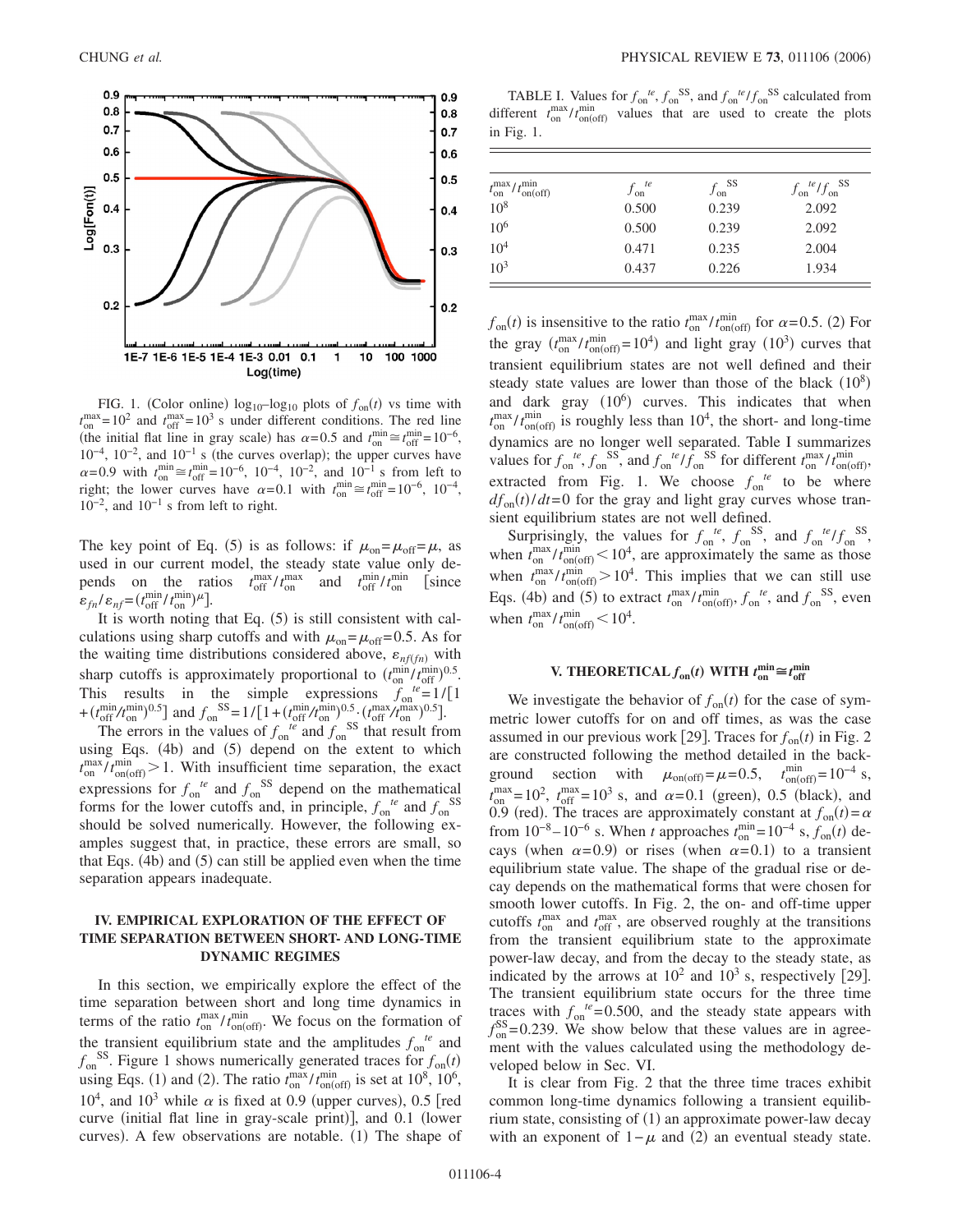

FIG. 2. (Color online)  $log_{10} - log_{10}$  plots of  $f_{on}(t)$  vs time with  $t_{on}^{\text{min}} \approx t_{off}^{\text{min}} = 10^{-4}$  s,  $t_{on}^{\text{max}} = 10^{2}$ ,  $t_{off}^{\text{max}} = 10^{3}$  s, and with  $\alpha = 0.1$  (green), 0.5 (black), and 0.9 (red) [in gray scale,  $\alpha = 0.1$  (light gray), 0.5 (black), and 0.9 (gray)]. The intrinsic bin-size is arbitrarily set at  $10^{-8}$  s.

We show in the next section that  $\alpha$  does affect the short-time dynamics and the transient equilibrium state when the time separation between the lower cutoffs,  $t_{on(off)}^{min}$ , and the on-time upper cutoff  $t_{on}^{\text{max}}$  is not large enough. The short-time dynamics, which appear before the transient equilibrium state, depend on  $\alpha$  and the functional forms for the lower cutoffs. Experimentally these non-universal short-time dynamics are largely hidden because the typical bin size (0.1 to  $\sim$  1 s) averages over them. With a typical bin size, all three time traces in Fig. 1 would map onto the same effective time trace.

# **VI. EXPERIMENTAL**  $f_{on}(t)$  **WITH**  $t_{on}^{\min} \cong t_{off}^{\min}$

We have thus far explored  $f_{on}(t)$  for a CQDs theoretically. In experiments, the detector resolution is generally a few orders of magnitude larger than the lower cut-offs so that the short-time dynamics can be hidden within the first bin. The consequences of these dynamics are however reflected in the absolute values of the transient equilibrium and steady states. To properly extract these absolute values from experiments, the full behavior of  $f_{on}(t)$  must be considered. This is impor $t$  tant because  $f_{on}(t)$  represents an effective QY time trace for a COD.

The procedure to extract  $t_{off}^{\min}/t_{on}^{\min}$ ,  $f_{on}^{te}$ , and  $f_{on}^{SS}$  from an experimental fluorescence intensity trace using Eqs. (4b) and (5) is described as follows: (1) The ratios  $t_{off}^{\text{max}}/t_{on}^{\text{max}}$  and  $f_{on}^{te}/f_{on}^{SS}$  can be obtained directly from the experimental trace,  $(2)$  the ratio of Eqs.  $(4b)$  and  $(5)$  is then used to obtain  $t_{off}^{\min}/t_{on}^{\min}$ , (3) then the values for  $t_{off}^{\min}/t_{on}^{\min}$  and  $t_{off}^{\max}/t_{on}^{\max}$  are used in Eqs. (4b) and (5) to obtain absolute values for  $f_{\text{on}}^{te}$ and  $f_{\text{on}}^{SS}$ , respectively. We demonstrate this procedure in the following examples.

Figure 3 is the fluorescence intensity time trace of a collection of CdSe QDs, synthesized as in the Ref. [37].  $t_{on}^{\text{max}}$ 



FIG. 3.  $log_{10} - log_{10}$  plot of the fluorescence time trace of a collection of bare CdSe QDs excited at 514 nm with an excitation intensity flux of 15 kW/cm<sup>2</sup>. The first absorption peak of the QD/ hexane solution was at 592 nm and the diluted solution was spin coated on a bare glass substrate.

and  $t_{\text{off}}^{\text{max}}$  are observed at 34 and 1570 s, respectively, so that  $t_{\rm off}^{\rm max}/t_{\rm on}^{\rm max}=47$ . In addition, the ratio between the measured values of the transient equilibrium state and the steady state is  $\sim$  4.0. Using the procedure above, these two ratios result in  $f_{on}^{SS} = 0.125, f_{on}^{te} = 0.50$ , and  $t_{off}^{min}/t_{on}^{min} \sim 1$ . The trace in Fig. 3 has an initial small brightening, suggesting that  $\alpha$  < 0.5 (as in the green curve in Fig. 1). Our analysis suggests that this sample has a QY that is initially  $\leq 0.5$  and that its QY rises to 0.5 before decaying to 0.125. We have found symmetric lower cutoffs often from bare CdSe and far less often from CdSe(ZnS) QDs spin-coated on bare glass substrates or in polymer matrices.

# **VII. THEORETICAL**  $f_{\text{on}}(t)$  <code>WITH</code>  $t_{\text{on}}^{\text{min}}$   $\prec$   $t_{\text{off}}^{\text{min}}$

The next case explored is when  $t_{\text{off}}^{\text{min}}/t_{\text{on}}^{\text{min}} = 10^2$ . We set  $t_{on}^{\text{min}} = 10^{-4}$  s,  $t_{off}^{\text{min}} = 10^{-2}$  s,  $t_{on}^{\text{max}} = 10^{2}$  s, and  $t_{off}^{\text{max}} = 10^{3}$  s with  $\alpha$ = 0.1, 0.5, and 0.9. In Fig. 4, the steady state value appears at  $f_{\text{on}}^{\text{SS}}$ =0.030 and the transient equilibrium state value appears at  $f_{on}^{te}$ = 0.090, which correspond to the values calculated from Eqs. (4b) and (5). In this figure, the three curves share the same long-time dynamics while the short-time dynamics exhibit non-universal features that are a consequence of asymmetric lower cutoffs and that depend on the value of  $\alpha$ . The values of  $f_{\text{on}}^{SS}$  and  $f_{\text{on}}^{te}$  are lower than the corresponding values seen in Fig. 2 because  $t_{on}^{\min} < t_{off}^{\min}$ . We describe a methodology to extract model parameters from experimental traces in the next section.

# **VIII. EXPERIMENTAL**  $f_{\text{on}}(t)$  **WITH**  $t_{\text{on}}^{\text{min}}$   $\prec t_{\text{off}}^{\text{min}}$

The experimental trace shown in Fig. 5 is clearly a case with insufficient time separation. A large brightening appears at early times, and the transient equilibrium state is not quite well formed, which suggests that  $\alpha$  is smaller than  $f_{on}^{te}$ , and the time separation between the lower and upper cutoffs is not large. However, we can still assume that the time separation is large enough to allow us to quantify this time trace as we have empirically validated in the previous section. We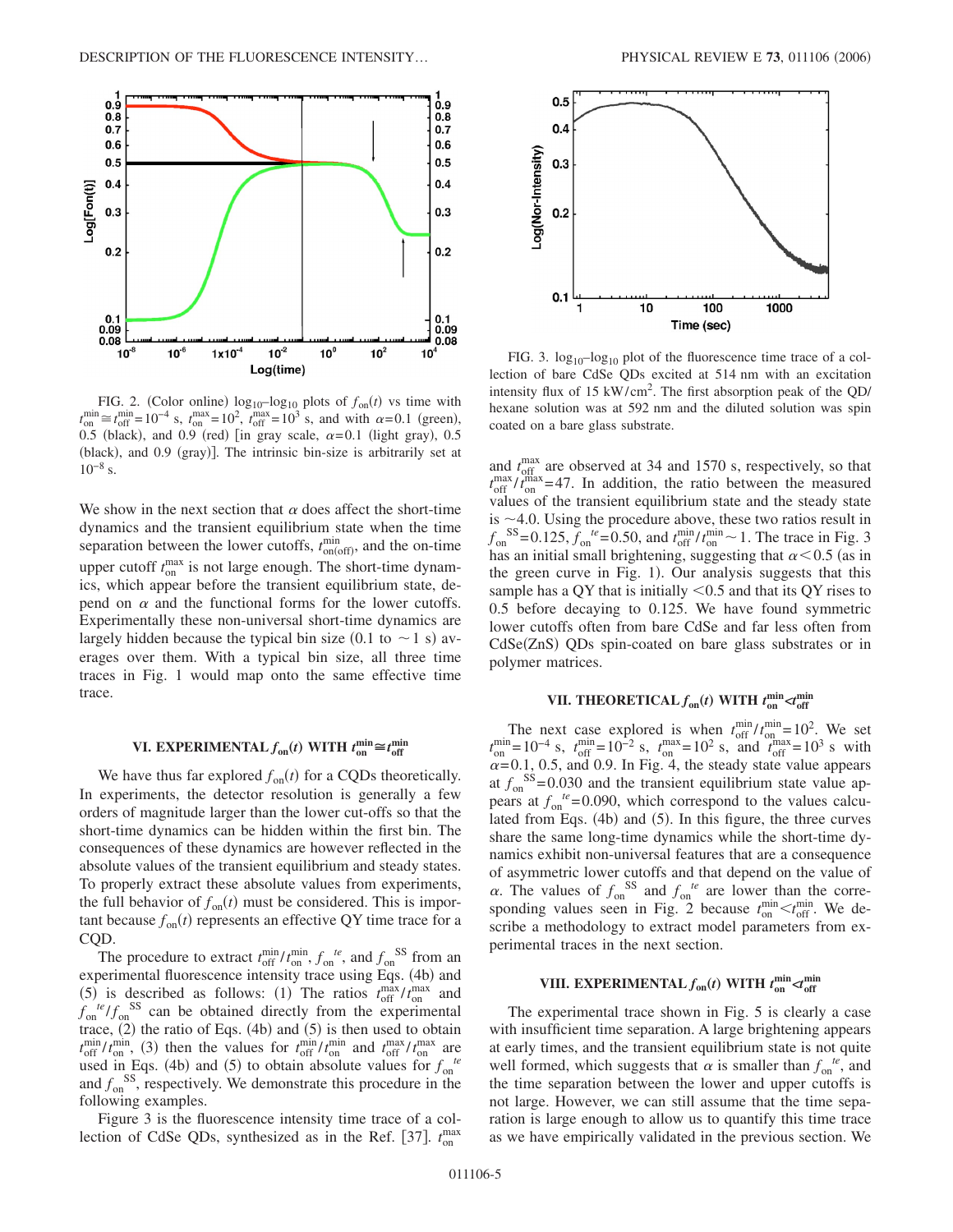

FIG. 4. (Color online)  $log_{10} - log_{10}$  plots of  $f_{on}(t)$  vs time with  $t_{\text{on}}^{\text{min}} = 10^{-4}$  s,  $t_{\text{off}}^{\text{min}} = 10^{-2}$  s,  $t_{\text{on}}^{\text{max}} = 10^{2}$ , and  $t_{\text{off}}^{\text{max}} = 10^{3}$  s, and with  $\alpha$ =0.1 (green), 0.5 (black), and 0.9 (red) [in gray scale,  $\alpha$ =0.1 (light gray), 0.5 (black), and 0.9 (gray)]. The intrinsic bin-size is arbitrarily set at  $10^{-8}$  s.

find  $t_{on}^{\text{max}} = 27$  s and  $t_{off}^{\text{max}} = 540$  s from the time trace so that the ratio is  $t_{\text{off}}^{\text{max}}/t_{\text{on}}^{\text{max}} \cong 20$ . We choose  $f_{\text{on}}^{te}$  to be the maximum value of the trace after the initial brightening. We experimentally obtain  $f_{on}^{te}/f_{on}^{SS}= 5.500$ , from which we estimate  $t_{off}^{\text{min}}/t_{on}^{\text{min}} \cong 2.4$  using Eqs. (4b) and (5). Combining this with the experimental ratio for  $t_{\rm off}^{\rm max}/t_{\rm on}^{\rm max}$ , the transient equilibrium state and the steady state are calculated from Eqs. (4b) and (5) as  $f_{\text{on}}^{te} = 0.303$  and  $f_{\text{on}}^{SS} = 0.085$ . The QY of this CQD in the long-time limit decreases from  $\sim 0.3$  to 0.085%, which are lower than those of the first example in Sec. VI. The case  $t_{\text{on}}^{\text{min}}$   $\lt t_{\text{off}}^{\text{min}}$  is the one most frequently observed experimentally.

# **IX.** THEORETICAL  $f_{on}(t)$  WITH  $t_{on}^{min} > t_{off}^{min}$

The last case modeled is  $t_{on}^{min}$  = 10<sup>-2</sup> s,  $t_{off}^{min}$  = 10<sup>-4</sup> s,  $t_{on}^{\text{max}} = 10 \text{ s}$ , and  $t_{off}^{\text{max}} = 10^2 \text{ s}$  with  $\alpha = 0.1$ , 0.5, and 0.9. As



FIG. 5.  $log_{10}$ - $log_{10}$  plot of the fluorescence time trace of a collection of core(shell) CdSe(ZnS) QDs excited at 514 nm with an excitation intensity flux of 30 kW/cm2. The first absorption peak was at 570 nm and the sample was prepared as for Fig. 3. This experimental trace gives  $t_{off}^{max} = 540 \text{ s}$  and  $t_{on}^{max} = 27 \text{ s}$   $(t_{off}^{max}/t_{on}^{max})$  $\approx$  20). The *y* axis is normalized so that the peak of the curve is set at 0.303, the extracted value for  $f_{\text{on}}^{te}$ .



FIG. 6. (Color online)  $log_{10} - log_{10}$  plots of  $f_{on}(t)$  vs time with  $t_{on}^{\text{min}} = 10^{-4}$  s,  $t_{off}^{\text{min}} = 10^{-2}$  s,  $t_{on}^{\text{max}} = 10^{2}$ , and  $t_{off}^{\text{max}} = 10^{3}$  s, and with  $\alpha$ =0.1 (green), 0.5 (black), and 0.9 (red) [in gray scale,  $\alpha$ =0.1 (light gray), 0.5 (black), and 0.9 (gray)]. The intrinsic bin-size is arbitrarily set at  $10^{-8}$  s.

shown in Fig. 6, the transient equilibrium state and the steady state values are  $f_{on}^{te} = 0.90$  and  $f_{on}^{SS} = 0.76$ , far higher than the ones observed in Figs. 2 and 4, and the value of  $f_{\text{on}}^{te}/f_{\text{on}}^{SS}$  is the smallest among all three cases. Overall increases in  $f_{on}(t)$  are observed in the short-time window  $(t)$  $<$  10), from  $f_{on}(t) = \alpha$  to  $f_{on}^{te}$ ; the mean value for the on times in this time window is greater than the mean off time. QDs described by these parameters have higher values of  $f_{on}^{te}$  and  $f_{\text{on}}^{SS}$  compared to those described with the previous two cases. However, QDs with this phenomenology have not yet been observed experimentally.

#### **X. CONCLUSION**

In summary, this paper explores the non-universal dynamics that appear in fluorescence time traces of CQDs at short time scales. Combined with our previous analysis for the longer time scales  $[10]$ , the phenomenology of the entire fluorescence time trace of a CQD is now described purely in terms of the model parameters that characterize the blinking statistics of single QDs. Experimental observations indicate that the phenomenology of the fluorescence time trace at short times depends on the type of QD and other experimental conditions. Theoretically, we find that the diversity exhibited in the short-time dynamics is contained in the parameters  $\alpha$ ,  $t_{\text{on}}^{\text{min}}$ , and  $t_{\text{off}}^{\text{min}}$ , implying that these three model parameters distill the relevant microscopic information. We suggest a methodology to extract the model parameters from experimental data. In addition, we explore the effect of the time separation between the short- and long-time dynamics on the fluorescence time traces of CQDs. We show that the transient equilibrium state is not well defined and the values of  $f_{\text{on}}^{te}$  and  $f_{\text{on}}^{SS}$  both decrease when this separation is not sufficiently large, or  $t_{on}^{max}/t_{on(off)}^{min}$  < 10<sup>4</sup>, a condition which we empirically determined through simulations. We find, how-